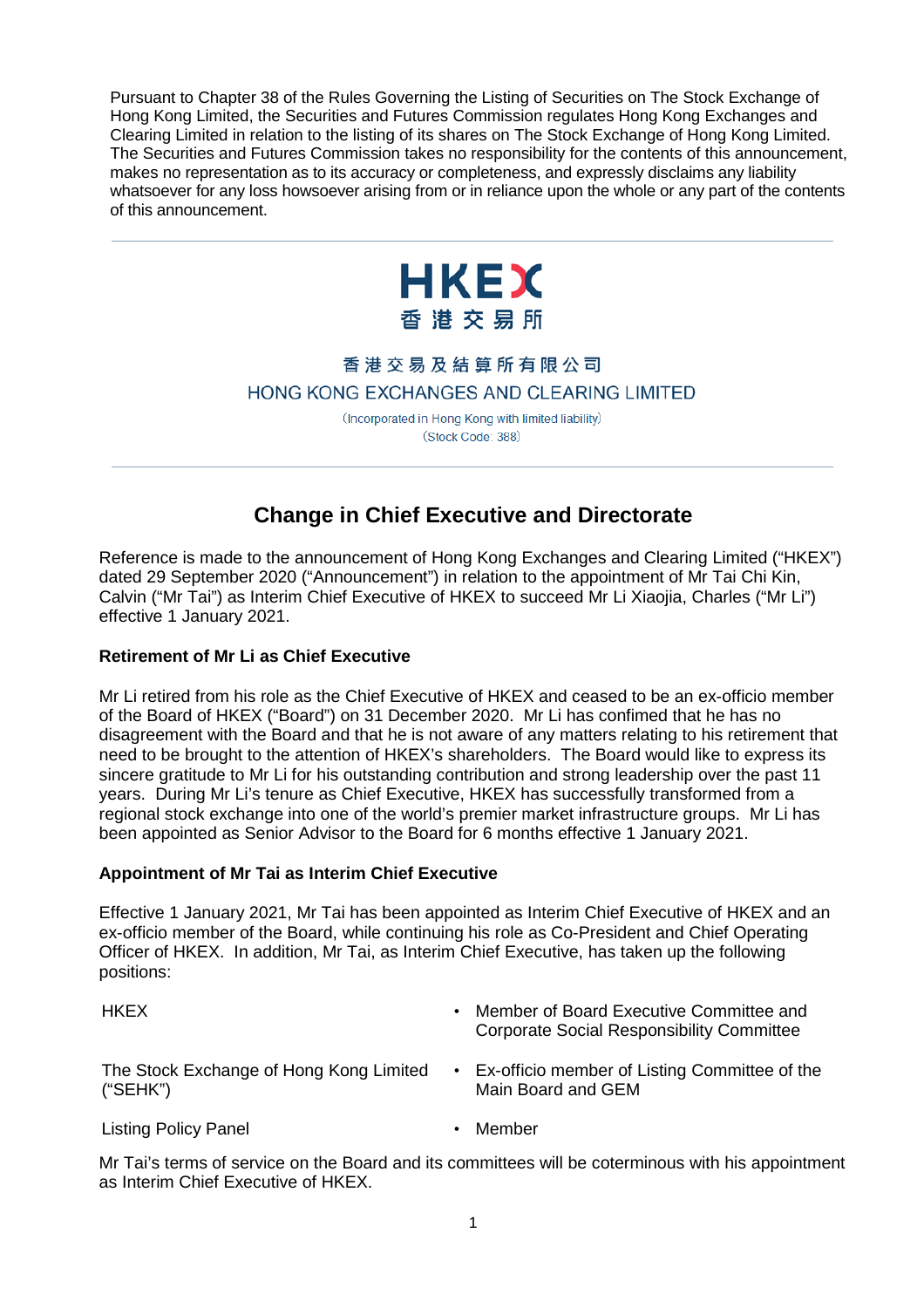Mr Tai joined the HKEX Group in July 1998. More information on the biography of Mr Tai is set out below:

**TAI Chi Kin** (aged 58)

| Other positions held<br>within HKEX Group (Note) | Hong Kong Futures Exchange Limited ("HKFE") and SEHK – chief<br>executive<br>• HKFE Clearing Corporation Limited – chairman<br>Hong Kong Securities Clearing Company Limited – chief executive<br>$\bullet$<br>and member of Risk Management Committee<br>• OTC Clearing Hong Kong Limited – chief executive and chairman of<br><b>User Committee</b>                                                                                                                                                                                                                                                                                              |
|--------------------------------------------------|----------------------------------------------------------------------------------------------------------------------------------------------------------------------------------------------------------------------------------------------------------------------------------------------------------------------------------------------------------------------------------------------------------------------------------------------------------------------------------------------------------------------------------------------------------------------------------------------------------------------------------------------------|
| Other major offices                              | China Exchanges Services Company Limited – director (2012~)                                                                                                                                                                                                                                                                                                                                                                                                                                                                                                                                                                                        |
| Past offices                                     | • HKEX – Head of Clearing (2016-2019), Joint Chief Operating Officer<br>(2017-2018), Head of Global Clearing (Asia) (2014-2015), Co-head of<br>Equities and FIC Business (2013-2014), Head of Trading Division<br>(2010-2013), and Head of Derivatives Market Development and<br>Operations (2003-2010)<br>• HKFE – head of products $(1998-2000)$<br>ABN-Amro Bank NV – senior vice president of treasury division (1995-<br>$\bullet$<br>1998)<br>• Royal Bank of Canada – head of treasury department (1994-1995)<br>• The Hongkong and Shanghai Banking Corporation Limited - various<br>positions in general banking and treasury (1984-1994) |
| Qualifications                                   | Bachelor of Social Sciences (The University of Hong Kong)                                                                                                                                                                                                                                                                                                                                                                                                                                                                                                                                                                                          |

Note: Mr Tai also acts as a director of certain HKEX's subsidiaries.

Pursuant to a letter of appointment entered into with HKEX, Mr Tai has been appointed as the Interim Chief Executive of HKEX with effect from 1 January 2021 until the new Chief Executive is appointed. Under the terms of his appointment letter, Mr. Tai's compensation package includes a basic salary of HK\$7.0 million per annum. He is eligible to receive performance-related discretionary bonus and share awards to be recommended by the Remuneration Committee and approved by the Board. As a full-time employee, Mr. Tai is also entitled to other benefits in kind and to participate in HKEX's provident funds. This compensation package is determined having given consideration to the level of responsibility, experience and abilities required of Mr Tai's position within the Group and the remuneration offered for similar positions in the financial industry.

As at the date of this announcement, Mr Tai has declared that he holds 110,502 HKEX shares and is also interested in 38,002 HKEX shares (within the meaning of Part XV of the Securities and Futures Ordinance), which remain unvested under the Employees' Share Award Scheme of HKEX. Mr Tai has further declared that he does not have any relationship with any Directors, senior management, substantial shareholders or controlling shareholders (as defined in the Rules Governing the Listing of Securities on The Stock Exchange of Hong Kong Limited ("Listing Rules")) of HKEX.